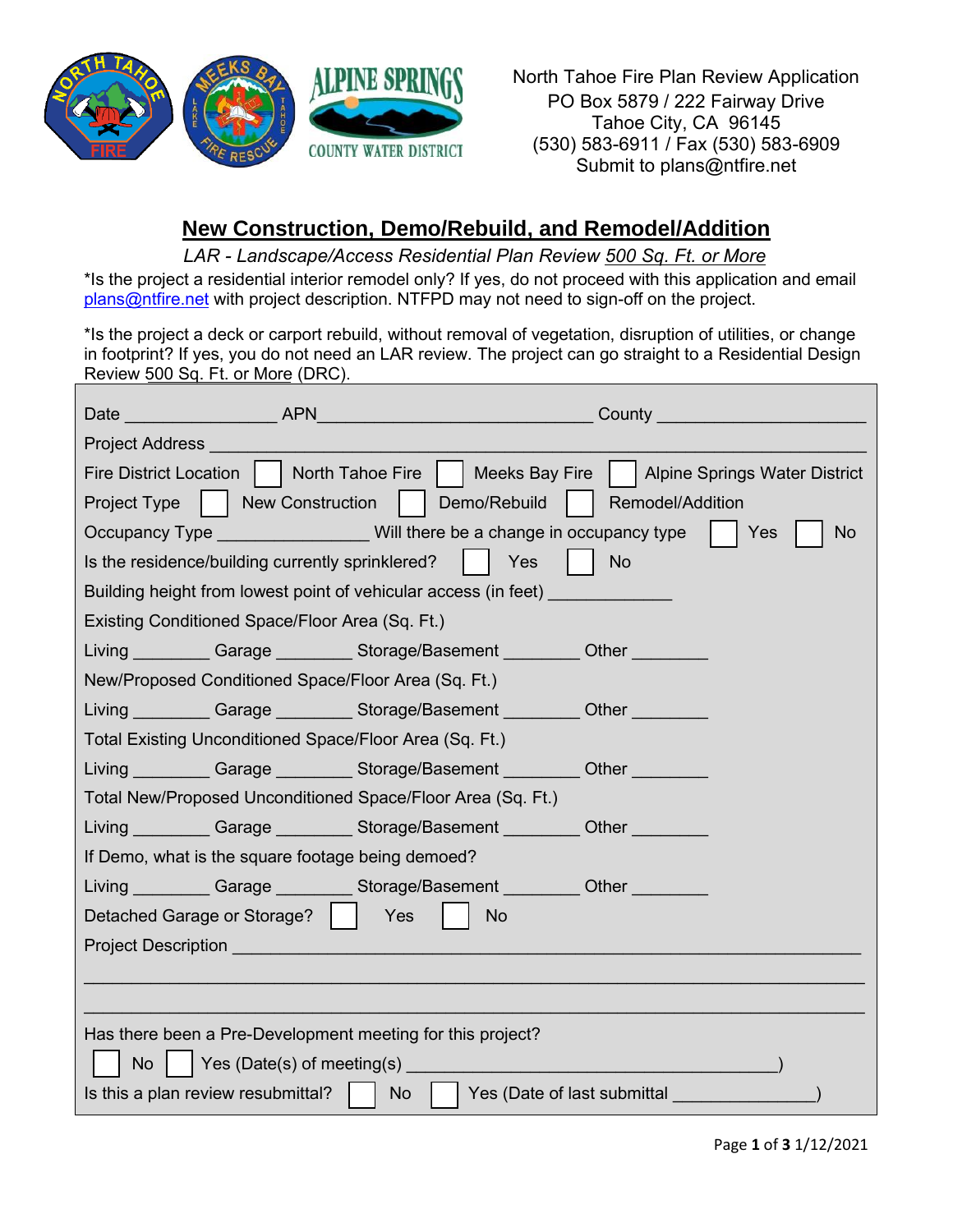| <b>General Contractor</b>                                                                                                                                                                                                                                                                                                                       |  |  |
|-------------------------------------------------------------------------------------------------------------------------------------------------------------------------------------------------------------------------------------------------------------------------------------------------------------------------------------------------|--|--|
|                                                                                                                                                                                                                                                                                                                                                 |  |  |
|                                                                                                                                                                                                                                                                                                                                                 |  |  |
| Email <u>Communication of the Communication</u>                                                                                                                                                                                                                                                                                                 |  |  |
| <b>Homeowner</b>                                                                                                                                                                                                                                                                                                                                |  |  |
|                                                                                                                                                                                                                                                                                                                                                 |  |  |
| Email <b>Experience of the Contract of the Contract of the Contract of the Contract of the Contract of the Contract of the Contract of the Contract of the Contract of the Contract of the Contract of the Contract of the Contr</b>                                                                                                            |  |  |
| Mailing Address <b>Commission Commission Commission</b> Commission Commission                                                                                                                                                                                                                                                                   |  |  |
| <b>Main Contact</b>                                                                                                                                                                                                                                                                                                                             |  |  |
|                                                                                                                                                                                                                                                                                                                                                 |  |  |
|                                                                                                                                                                                                                                                                                                                                                 |  |  |
| <b>INCOMPLETE APPLICATIONS WILL NOT BE ACCEPTED</b>                                                                                                                                                                                                                                                                                             |  |  |
| Review the statements below. Check the boxes once the statements have been reviewed.                                                                                                                                                                                                                                                            |  |  |
| Plan review turnaround is 15-business days from the date plan review fees are paid. Do not contact<br>our office during the 15-business day review turnaround. Our staff will not respond to your inquiry.<br>Once your review is complete, our office will contact you via email.                                                              |  |  |
| NTFPD does not have authorization to approve vegetation clearance types for projects in ASCWD<br>unless it is for Defensible Space purposes. Final approval for tree removal will still be required from<br>the Bear Creek Association in Alpine Springs. This review will allow for the project to be submitted to<br>the building department. |  |  |
| For projects in the basin, this plan review will allow for the project to be submitted to TRPA and/or<br>building department to begin the permitting process.                                                                                                                                                                                   |  |  |

For projects in the basin and in Alpine Springs, this plan review will not allow you to pull your building permit.

Review the submittal requirements below. NTFPD is no longer able to approve plans with conditions. If any of the requirements are missing, plans will not get approved and will be subject to resubmittals and resubmittal fees. All resubmittals trigger a new 15-business day turnaround.

## **Landscape/Access Residential Plan Check (LAR):** *Check the requirements to ensure all are met prior to submitting.*

A Site Plan is needed to complete this review. The site plan must include all pertinent information regarding the construction project, a compass, and a scale**.** 

Applicable building codes and standards must be noted on the cover sheet, including the NTFPD or MBFPD amended fire code.

## **The site plan/submittal must include the following:**

Fire apparatus access and roadway/driveway standards for width, height, clearance, slope, weight loading and radius curves.